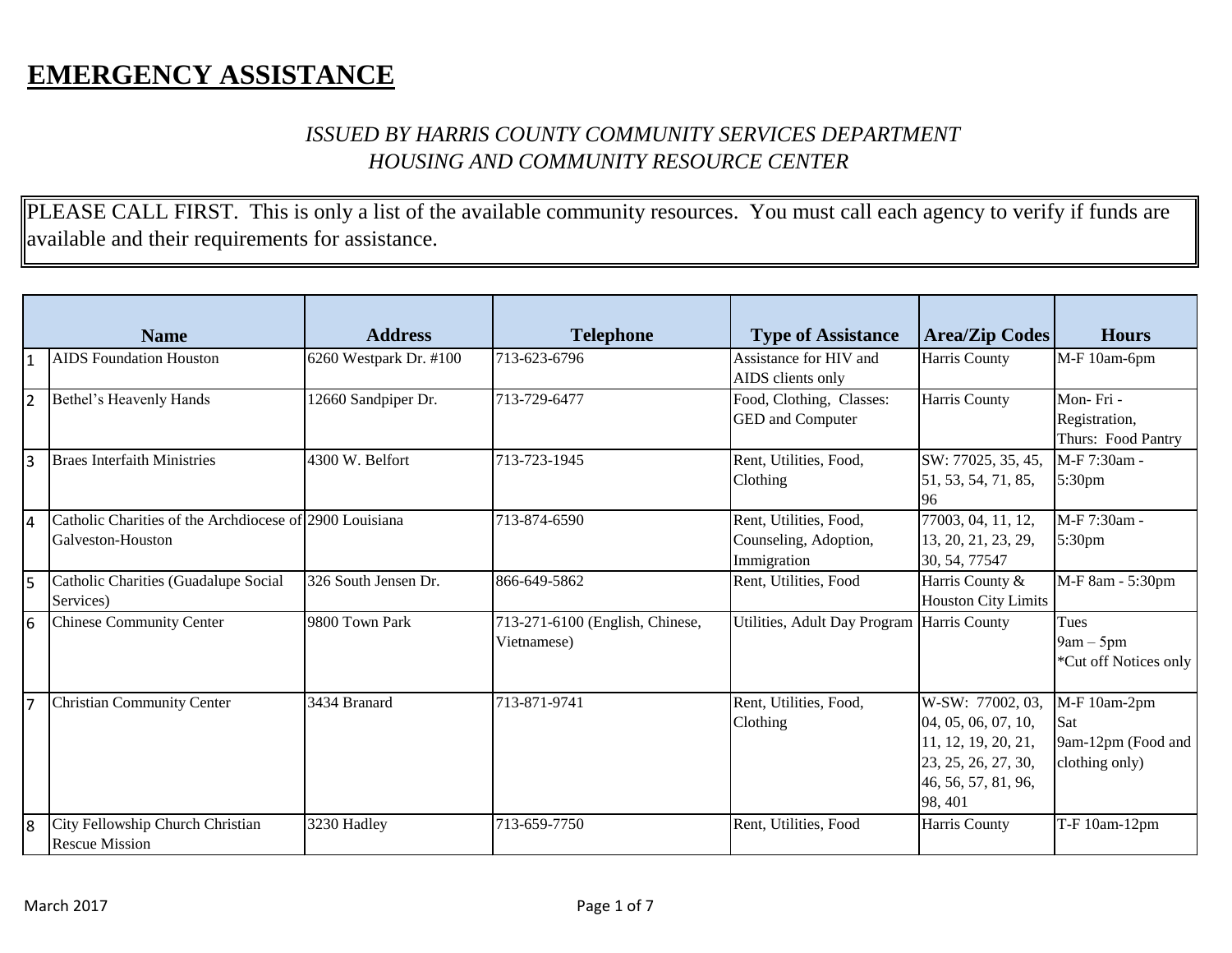|    | <b>Name</b>                                                          | <b>Address</b>       | <b>Telephone</b>                                                                                                                                                                                                                                                                              | <b>Type of Assistance</b>                                                                                                 | <b>Area/Zip Codes</b>                                         | <b>Hours</b>                           |
|----|----------------------------------------------------------------------|----------------------|-----------------------------------------------------------------------------------------------------------------------------------------------------------------------------------------------------------------------------------------------------------------------------------------------|---------------------------------------------------------------------------------------------------------------------------|---------------------------------------------------------------|----------------------------------------|
| 9  | City Wide Club                                                       | Several locations    | 713-752-2582                                                                                                                                                                                                                                                                                  | Rent, Utilities, Food                                                                                                     | Harris County and<br>surrounding areas                        | T-Th 10am-1pm                          |
| 10 | Comprehensive Energy Assistance<br>Program (CEAP)                    |                      | 713-957-4357 or 211                                                                                                                                                                                                                                                                           | Utilities Assistance for low<br>income seniors $(60+)$ and/or<br>have documented disability<br>expected to last 12 months | Harris County                                                 | Call for information                   |
|    | 11 Cypress Area Ministries                                           | 11202 Huffmeister    | 281-955-7684                                                                                                                                                                                                                                                                                  | Rent, Utilities, Food,<br>Clothing                                                                                        | NW: 77065, 77095, M-Th<br>429, 433                            | 10am-2pm                               |
|    | 12 Fair Haven Methodist Church                                       | 1330 Gessner         | 713-467-4363                                                                                                                                                                                                                                                                                  | Food                                                                                                                      | NW: 77024, 27, 41<br>(Carverdale only),<br>43, 55, 56, 79, 80 | M-F 10am-2pm                           |
|    | 13 First Baptist Church                                              | 8009 Long Point      | 713-554-8801                                                                                                                                                                                                                                                                                  | Rent, Mortgage, Utilities,<br>Food, Prescriptions                                                                         | NW: Harris County                                             | $M-Th$<br>7:30am-11am<br>Walk-ins only |
|    | 14 Gulf Coast Community Services                                     | 9320 Kirby Dr.       | 713-393-4700 For assistance, visit<br>www.gccsa.org and download<br>application. Email application to:<br>MyApplication@gccsa.org<br>or mail: Attn: Client Services Dept.<br>9320 Kirby Drive, Houston, TX<br>77054<br>or fax to 1-866-546-9150. Do not<br>take applications to their office. | Rent, Utilities, Food,<br>Clothing, Q Cards, Eyewear<br>Vouchers                                                          | SE: Harris County                                             | M-F 8am-5pm                            |
|    | 15 Harris County Housing Authority<br>Housing Choice Voucher Program | 8933 Interchange Dr. | 713-578-2100                                                                                                                                                                                                                                                                                  | <b>Housing Choice Vouchers</b><br>distributed during open<br>enrollment                                                   | Harris County                                                 | M-F 8am - 5pm                          |
|    | 16 Harris County Social Services                                     | 9418 Jensen Drive    | 713-696-7900                                                                                                                                                                                                                                                                                  | Rent, Utilities, Bereavement, Harris County<br>Veteran Services                                                           |                                                               | M-F 8am - 5pm                          |
|    | 17 Hester House                                                      | 2020 Solo            | 713-274-1394                                                                                                                                                                                                                                                                                  | <b>Hot Meals/Seniors</b><br>Summer/Youth Camp                                                                             | $NW - 5th Ward$                                               | $M-F$<br>$8am - 5pm$                   |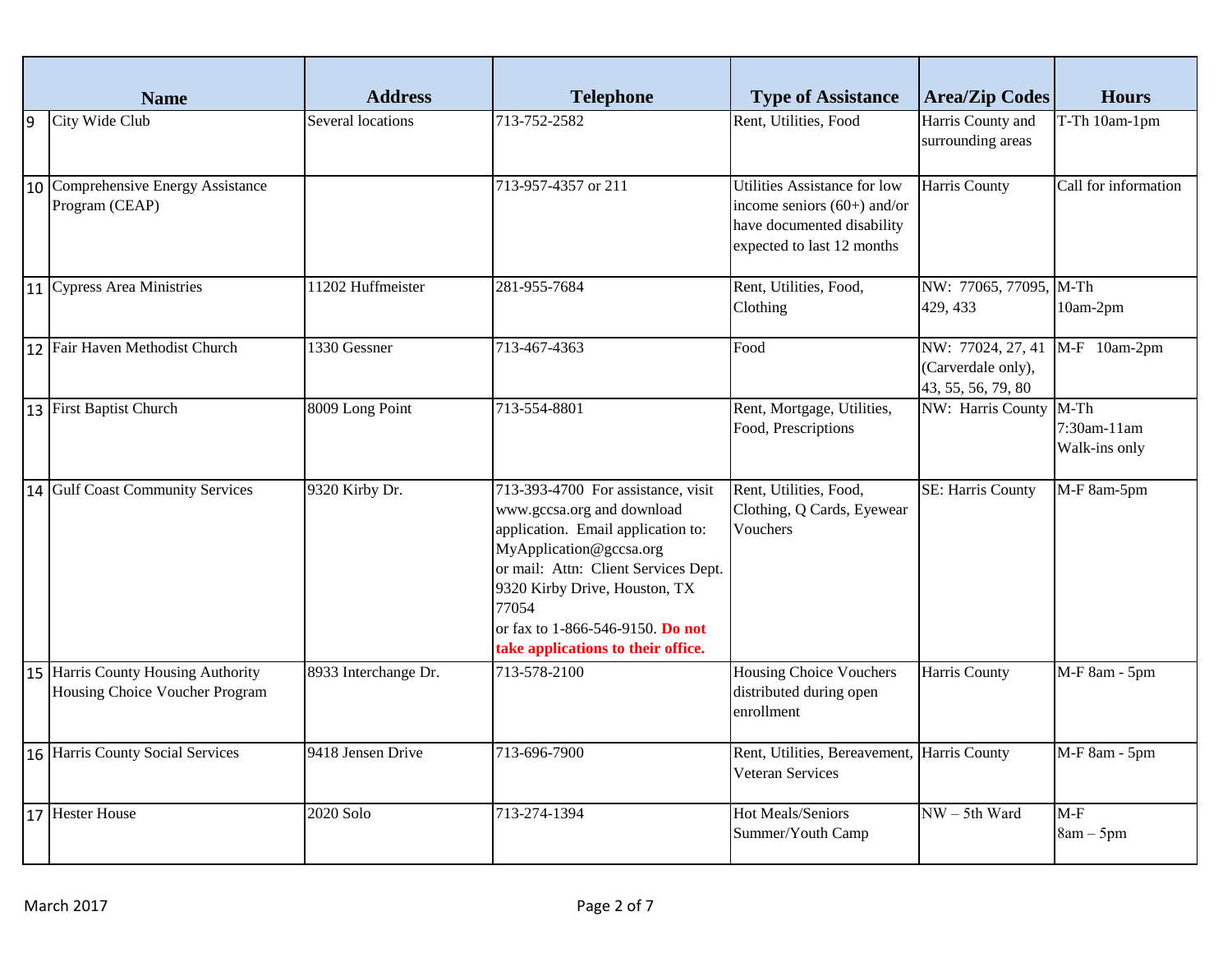| <b>Name</b>                                              | <b>Address</b>                           | <b>Telephone</b>                                                                                           | <b>Type of Assistance</b>                                                                             | <b>Area/Zip Codes</b>                                                                             | <b>Hours</b>                                                           |
|----------------------------------------------------------|------------------------------------------|------------------------------------------------------------------------------------------------------------|-------------------------------------------------------------------------------------------------------|---------------------------------------------------------------------------------------------------|------------------------------------------------------------------------|
| 18 Housing Authority of the City of<br>Houston           | 2640 Fountain View Dr.                   | 713-260-0600                                                                                               | <b>Housing Choice Vouchers</b><br>and Public Housing                                                  |                                                                                                   | $M-F$<br>8am-5pm<br>*By appointment                                    |
| 19 Humble Area Ministries                                | 1302 First Street                        | 281-446-3663                                                                                               | Food, Rent, Utilities,<br><b>Employment Services</b>                                                  | 77336, 77345,<br>77347, 77372,<br>77338, 77346,<br>77357, 77396,<br>77339, 77347,<br>77365, 77532 | 7 days a week/24<br>hours a day<br>Answering Machine,<br>Leave Message |
| 20 Interfaith Caring Ministries                          | 151 Park Ave. League City<br>Texas 77573 | 281-332-3881                                                                                               | Rent, Utilities, Minor Home<br>Repair, and Food for Seniors<br>$(55+)$                                | Clear Creek ISD                                                                                   | $M-F$<br>$8:30am - 4:30pm$<br>*by appointment                          |
| 21 Immaculate Conception Catholic<br>Church              | 7250 Harrisburg                          | 713-921-1261                                                                                               | Food                                                                                                  | SE: 77011, 77012                                                                                  | <b>Thurs</b><br>9:30am-11:30am                                         |
| 22   Katy Christian Social Ministries                    | 5011 East 5th St., Katy                  | 281-391-9623                                                                                               | Rent, Mortgage, Utilities,<br>Food, Clothing                                                          | W: 77449, 450,<br>493, 494                                                                        | $M-Th$<br>8:30am-12pm<br>12:30pm - 5pm                                 |
| 24 Lone Star Legal Aid                                   | 1415 Fannin                              | 713-652-0077 713-652-5911                                                                                  | Legal Services to low<br>income individuals                                                           | Harris, Ft. Bend,<br>Montgomery County $8:30$ am $-12:30$ pm                                      | $M-F$                                                                  |
| 25 Memorial Assistance Ministries                        | 1625 Blalock                             | English<br>713-574-7533<br>Español<br>713-574-7536<br>http://www.maministries.org/familya<br>ssistance.htm | Rent, Water or Gas, Medical 77008, 009, 18, 22,<br>Assistance, Transportation<br>Assistance, Clothing | 24, 37, 39, 40, 41, 43, 9am-4pm<br>55, 76, 79, 80, 88,<br>91, 92                                  | $M-F$                                                                  |
| 26 Mayor's Office for People with<br><b>Disabilities</b> |                                          | 832-394-0814                                                                                               | <b>Advocacy Services</b>                                                                              | City of Houston                                                                                   |                                                                        |
| 28 North Channel Assistance Ministries                   | 13837 Bonham                             | 713-453-8028<br>email: mopdmail@houstontx.gov                                                              | Food, Clothing                                                                                        | 77013, 15, 29, 44,<br>49, 78, 530,                                                                | $M-F$<br>8am-2pm                                                       |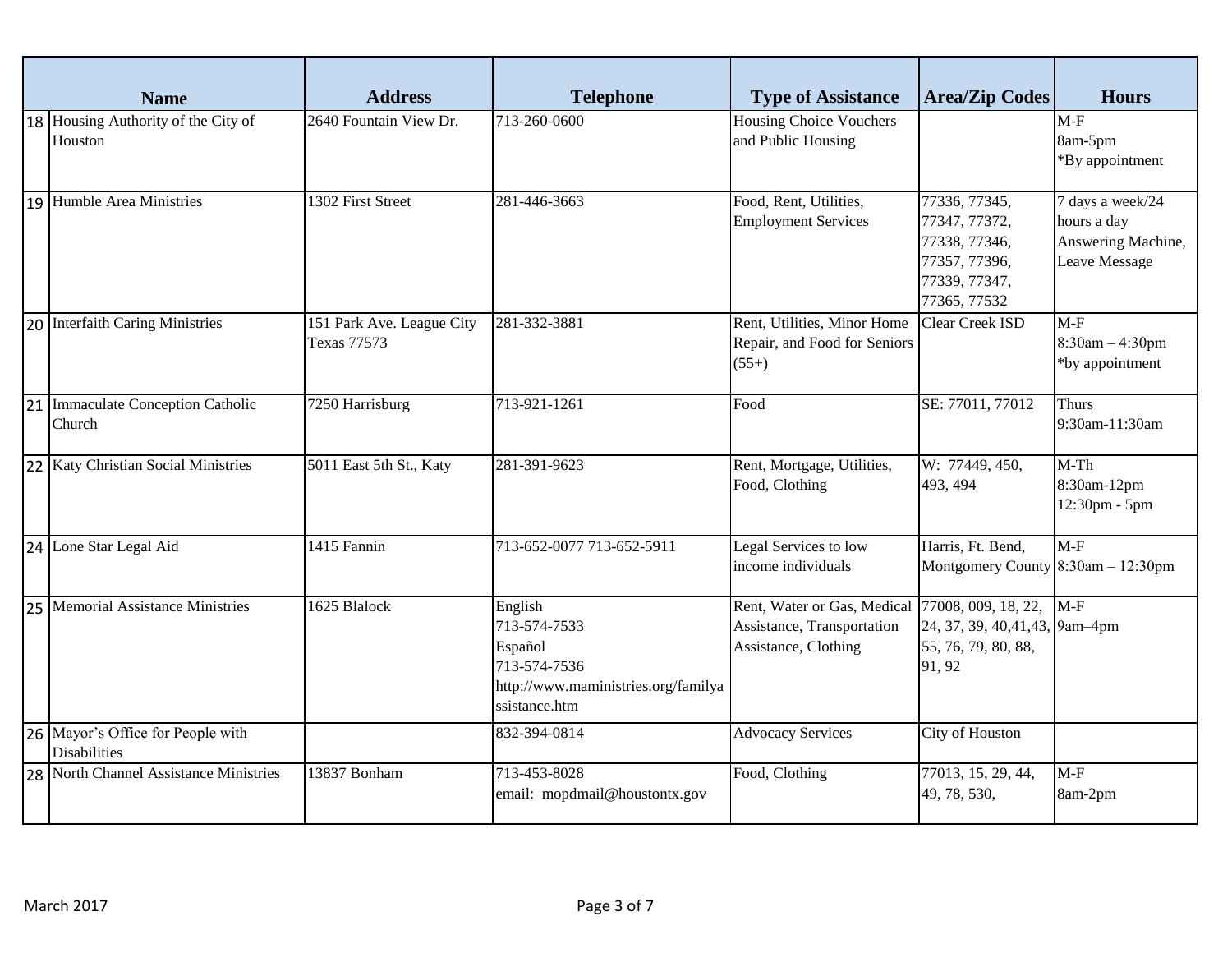| <b>Name</b>                        | <b>Address</b>                                                                                                                                                                                                                                        | <b>Telephone</b> | <b>Type of Assistance</b>                                                                                                    | <b>Area/Zip Codes</b>                                                                                                                                                                                                                             | <b>Hours</b>                                           |
|------------------------------------|-------------------------------------------------------------------------------------------------------------------------------------------------------------------------------------------------------------------------------------------------------|------------------|------------------------------------------------------------------------------------------------------------------------------|---------------------------------------------------------------------------------------------------------------------------------------------------------------------------------------------------------------------------------------------------|--------------------------------------------------------|
| 29 Northwest Assistance Ministries | 15555 Kuykendahl                                                                                                                                                                                                                                      | 281-583-5600     | Rent, Mortgage, Gas, Water,<br>Prescriptions, Gas Vouchers,<br>Dental and Medical                                            | NW: 77014, 32, 38,<br>50, 60, 64, 66, 67,<br>68, 69, 70, 73, 86,<br>90, 77373 77379,<br>77388, 77389                                                                                                                                              | Tues<br>$1pm-4pm$<br>Call for an<br>appointment        |
| 30 Operation I.D.                  | 5100 Travis Street                                                                                                                                                                                                                                    | 713-620-6476     | <b>Texas Identification Card</b>                                                                                             | Harris County                                                                                                                                                                                                                                     | Tues & Thurs<br>9am - 11:30am<br><b>Referrals Only</b> |
| 31 Pasadena Community Ministries   | 2301 South Houston Rd                                                                                                                                                                                                                                 | 713-477-4336     | Rent, Utilities, Food,<br>Clothing                                                                                           | Pasadena, Deer Park T 9am-12pm                                                                                                                                                                                                                    | Th $1-4$ pm                                            |
| 32 Riceville Baptist Church        | 11231 Gessner                                                                                                                                                                                                                                         | 713-774-4880     | Food, Clothing, Financial                                                                                                    | By Appointment<br>Only                                                                                                                                                                                                                            | 1st Wed of Month,<br>$6:00$ pm                         |
| 33 Salvation Army                  | 1500 Austin Street                                                                                                                                                                                                                                    | 713-752-0677     | Rent, Food, Clothing &<br>Utilities (water only)                                                                             | Central: Harris<br>County                                                                                                                                                                                                                         | $M-Th$<br>8:30am-4:30pm                                |
| 34 Sara's House                    | 711 Perla<br>Pasadena, Texas 77502                                                                                                                                                                                                                    | 713-475-1480     | Shelter, Meals, Clothing<br>(Women & Children only)                                                                          | Pasadena                                                                                                                                                                                                                                          |                                                        |
| 35 Sheltering Arms Senior Services | Fifth Ward - JW Peavy<br>Senior Center<br>Third Ward - Third Ward<br>Multi Service Center<br><b>Sunnyside/South Park -</b><br>Harbach Ripley Community<br>Center<br>East End - Ripley<br><b>Community Center</b><br>Bay Area - Bay Area United<br>Way | 713-685-6577     | Case Management and care<br>giver support, dementia adult 77020, 77026,<br>day program (For utility<br>assistance, see CEAP) | Fifth Ward 77016,<br>77028; Third Ward<br>77004, 77021;<br>Sunnyside/South<br>Park 77033, 77051,<br>77087; East End<br>77003, 77011,<br>77012, 77020,<br>77023; Bay Area<br>77034, 77058,<br>77059, 77062,<br>77075, 77089,<br><b>77502 77504</b> | Call for an<br>Appointment                             |
| 36 Senior Jobs Program (AARP)      | 12727 Featherwood Dr.                                                                                                                                                                                                                                 | 281-922-9952     | Jobs                                                                                                                         | Harris County                                                                                                                                                                                                                                     | $M-F$<br>$9:30am - 2:30pm$                             |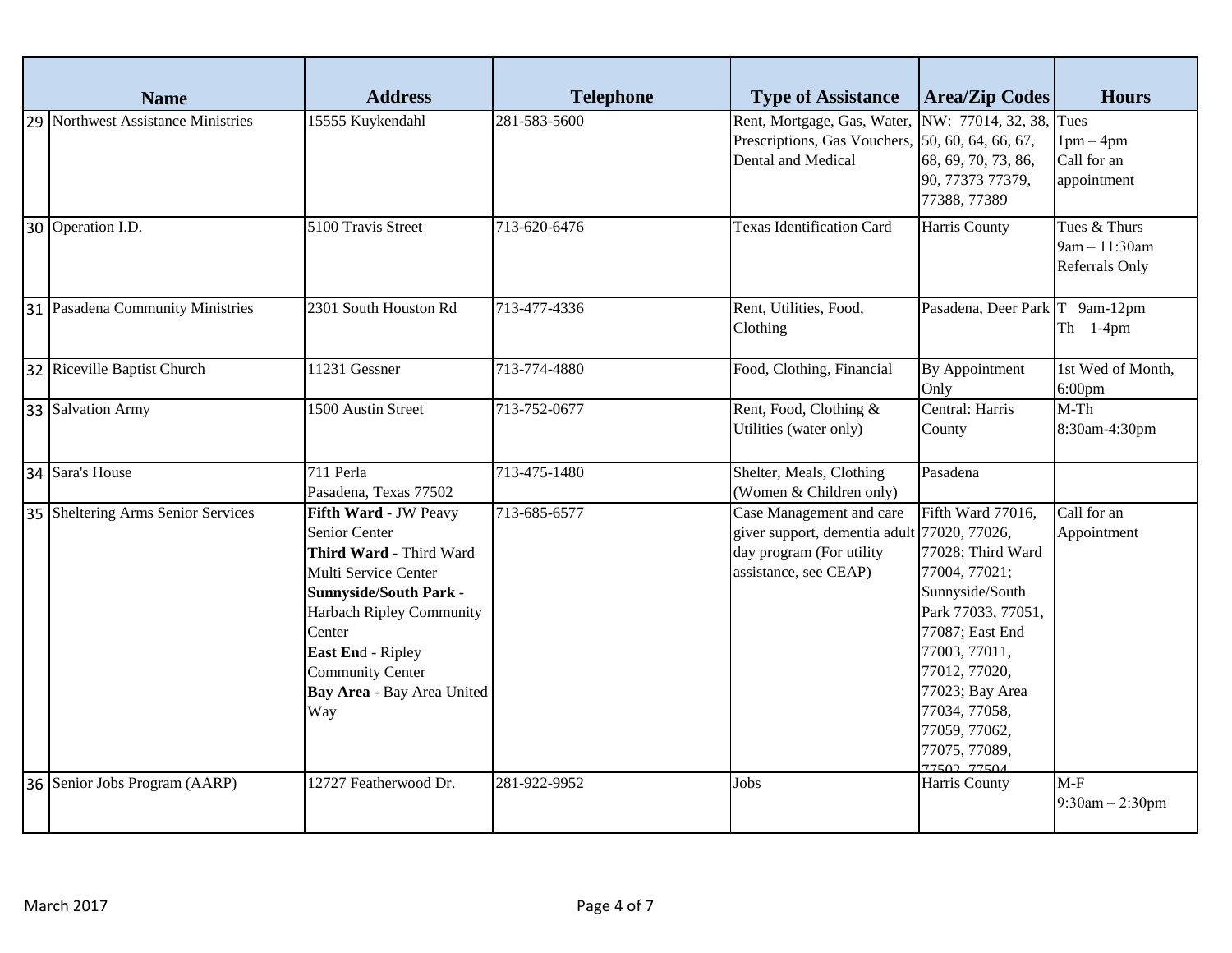| <b>Name</b>                         | <b>Address</b>                                               | <b>Telephone</b>                                | <b>Type of Assistance</b>                | <b>Area/Zip Codes</b>                                                                | <b>Hours</b>                                                   |
|-------------------------------------|--------------------------------------------------------------|-------------------------------------------------|------------------------------------------|--------------------------------------------------------------------------------------|----------------------------------------------------------------|
| 37 Spring Assistance Ministries     | 810 E Louetta, Suite A-E<br>Spring, TX                       | 281-353-4480                                    | Food, Clothing                           | N: 77373, 338, 389, M 1 pm-3 pm<br>379, 380, 381, 382,<br>386, 388                   | W 9 am - 11:30 am<br>Thur $1$ pm $-3$ pm                       |
| 38 Society of St. Stephen           | 1062 Fairmont Parkway                                        | 281-487-1774                                    | Rent, Utilities, Food                    | Pasadena-77502,<br>77503, 77505,<br>77506, 77507 (Does 10am-1pm)<br>not serve 77504) | T-F<br>New Clients:                                            |
| 39 Society of St. Vincent de Paul   | 2403 Holcombe Blvd<br>http://svdphouston.org                 | 713-741-8234, ext 101                           | Food, Clothing, Rent, Utility            | City of Houston Zip<br>Codes Only                                                    | $M-F$<br>$9am - 5pm$                                           |
| 40 Southeast Area Ministries (SEAM) | 2102 Houston Blvd [Hwy 3,<br>Galveston Rd], South<br>Houston | 713-944-0093<br>www.southeastareaministries.com | Rent, Utilities, Food,<br>Clothing       | SE: 77017, 34, 61,<br>75, 87, 89, 504, 587                                           | $M-Th$<br>10am-1:30 pm                                         |
| 41 St. Bernadette Church            | 15500 El Camino Real                                         | 281-486-0337                                    | Food, Clothes, Rent, Utilities Clearlake | 77058, 59, 62, 598                                                                   | Tues 9:30-11:30 am<br>Thurs 9:30-11:30 am<br>Wed by Appt. only |
| 42 St. Cecilia Church               | 11720 Joan of Arc Drive                                      | 713-468-1185                                    | Rent, Utilities, Food                    | NW: 77024, 43, 55                                                                    | $M-Th$<br>9am-12pm                                             |
| 43 St. Christopher Catholic Church  | 8150 Park Place                                              | 713-645-6614                                    | Food                                     | SE: 77012, 17, 61                                                                    | Sat<br>9:30-11am                                               |
| 44 St. Hyacinth Catholic Church     | 2921 Center St<br>Deer Park                                  | 281-479-4298                                    | Rent, Utilities, Food                    | Deer Park<br>77536                                                                   | $M-F$<br>9:30 am-12pm<br>1pm-4:30 pm                           |
| 45 St. John Vianney Social Services | 625 Nottingham Oaks                                          | 281-497-4434                                    | Utilities, Food, Clothing                | W: 77043, 55<br>(Food & Clothing<br>Only) 77, 79 (Food,<br>Clothing & Utilities)     | $M-F$<br>8:30am -5:30pm                                        |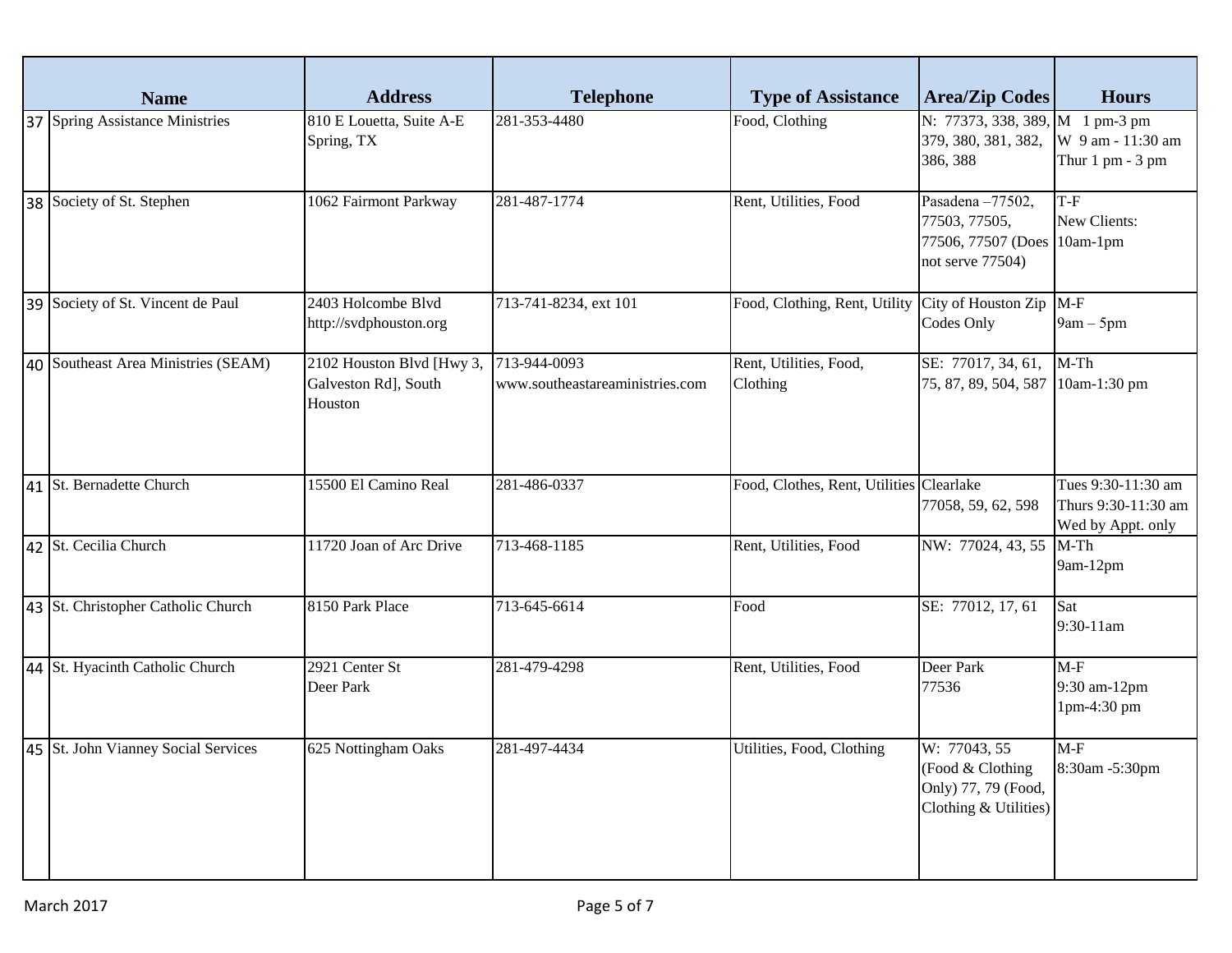|    | <b>Name</b>                                                   | <b>Address</b>                   | <b>Telephone</b>     | <b>Type of Assistance</b>                                                                 | <b>Area/Zip Codes</b>                                                  | <b>Hours</b>                                                          |
|----|---------------------------------------------------------------|----------------------------------|----------------------|-------------------------------------------------------------------------------------------|------------------------------------------------------------------------|-----------------------------------------------------------------------|
|    | 46 St. Joseph Catholic Church                                 | 1505 Kane Street                 | 713-222-8903         | Rent, Utilities, Food                                                                     | 77007, 08, 09                                                          | $M-F$<br>9am-12pm<br>1:30 pm-3:30pm                                   |
|    | 47 St. Mary Magdalene Church                                  | 527 South Houston Ave.<br>Humble | 281-540-1907         | Rent, Utilities, Food                                                                     | NE: 77338 East of<br>Lee Rd, 346, 396<br>(Only Apartment<br>Complexes) | Mon, Wed, Fri<br>9:30am-11:45am<br>1st 12 people                      |
|    | 48 St. Pious Catholic Church                                  | 824 Main, Pasadena, Texas        | 713-473-9484         | Food                                                                                      | Pasadena<br>77501-507, 536,<br>547, 587,                               | T&Th<br>10am-12:30pm                                                  |
|    | 49 Target Hunger Service Center                               | 2814 Quitman                     | 713-226-4953         | <b>Emergency Food</b>                                                                     | 77015, 16, 020, 026, M-F 9am-5pm<br>078                                |                                                                       |
|    | 50 The Bridge Shelter for Domestic<br>Violence Victims        |                                  | 713-473-2801         | Emergency Shelter for<br>Domestic Victims Only                                            | Harris County                                                          |                                                                       |
| 51 | The House of Amos                                             | 8030 Boone Road                  | 281-495-9061         | Food                                                                                      |                                                                        | $M-Th$<br>9am-12pm<br>Sat 10am-12pm                                   |
|    | 52 The Houston Food Bank - Social<br><b>Services Outreach</b> | 535 Portwall St.                 | 832-369-9390         | <b>Emergency Food Pantry,</b><br>Apply for food stamps<br>(SNAP), TANF, Chip,<br>Medicaid |                                                                        | $M-F$<br>8am-5pm<br>Sat - telephone<br>hotline only<br>8am-4pm        |
|    | 53 United Way                                                 |                                  | 211                  | Referrals for Food, Shelter,<br>Rent, Utilities, Domestic<br>Violence, Substance Abuse    | United Way                                                             |                                                                       |
|    | 54 Wesley Community Center                                    | 1410 Lee Street                  | 713-223-8131 ext 245 | Rent Utilities, Food                                                                      | Harris County                                                          | Fri. Starts at 8 am<br>Appointments Only,<br>(Food-no appt<br>needed) |
|    | 55 West Houston Assistance Ministries                         | 10501 Meadowglen Lane            | 713-977-9942         | Mortgage, Food, Utilities,<br>Clothing                                                    | 42, 57, 63, 72, 77,<br>82                                              | $M-F$<br>$10am-1pm$                                                   |